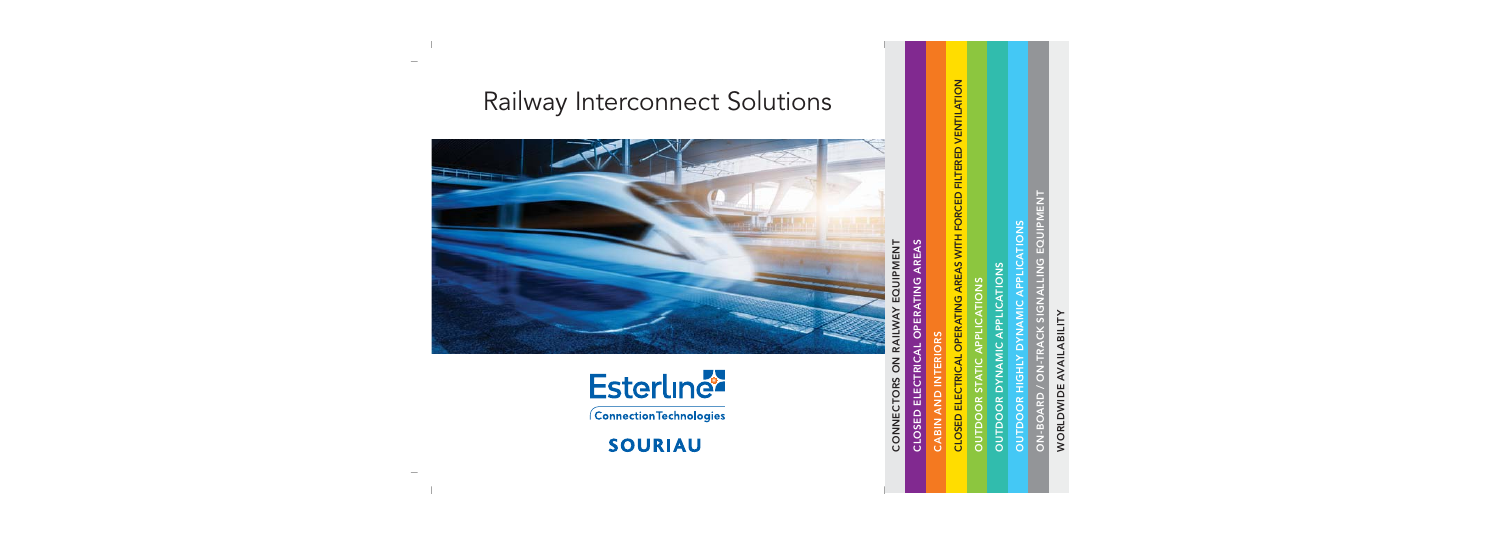#### SOURIAU: a Worldwide Market Leader

SOURIAU - Esterline Connection Technologies celebrated its 100 year anniversary in 2017; during these years SOURIAU has become a trusted name by major railway equipment manufacturers, signaling companies and their subcontractors.

SOURIAU has developed a dedicated range of ruggedized and reliable connectors for the railway market, fully compliant with railway standards, RoHS and fire smoke certified. SOURIAU is always committed to providing quality products and to support their customers with customized solutions.

#### Quality and customer support is our first goal





# SOURIAU's Connectors on Railway Equipment

- $\bigcirc$  1. Closed electrical operating areas
- **2.** Cabin and interiors
- 3. Closed electrical operating areas with forced filtered ventilation
- 4. Outdoor static applications
- **5.** Outdoor dynamic applications
- **6.** Outdoor highly dynamic applications
- 7. On-board / On-track signalling equipment

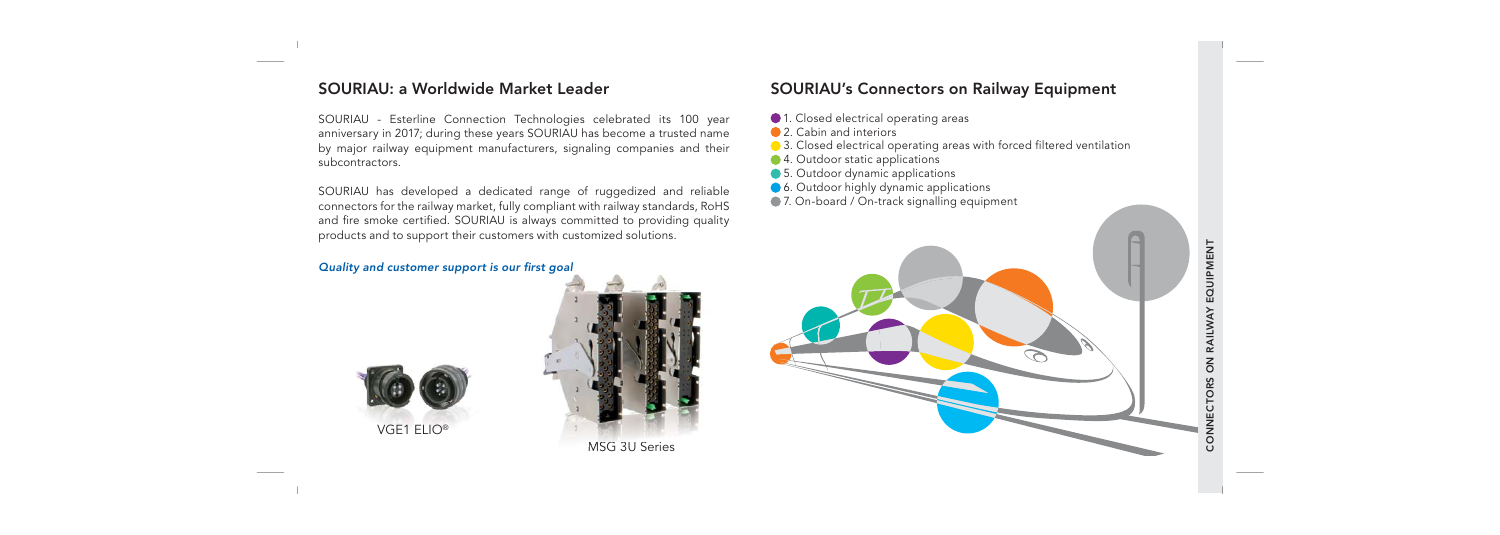

1000000 

> 29/44/52 contacts #16Reinforced shielding Secure lever locking 500 matings/unmatings



#### 1. Closed Electrical Operating Areas

Indoor and outdoor weather protected vehicle cubicles.



**SMS FLAME RETARDANT** 2 to 36 contacts #16 $220V - 13$  A HL3/R22 & HL3/R23 - EN45545-2NFPA 130 compliant

HL2/R22 - HL3/R23 - EN45545-2

SMS IP $3/6$  contacts  $#16$  $500V - 15A$ 



UTS/UT0 3 to 23 contacts #16 $110V - 13$  A HL2/R22 - HL2/R23 - EN45545-2



MSG 3U Series 29/41/51 signal contacts 5 QuadraxLow profile I/O connector HL3/R22 & HL3/R23 - EN45545-2HL3/R22 & HL3/R23NFPA 130 compliant MSG 3U Series<br>
SMS IP<br>
3/6 contacts #16<br>
500V – 15 A<br>
HL2/R22 - HL3/R23 - EN45545-2<br>
PLACE – SALLAR – SALLAR – SALLAR – SALLAR – SALLAR – SALLAR – SALLAR – SALLAR – SALLAR – SALLAR – SALLAR – SALLAR – SALLAR – SALLAR – SAL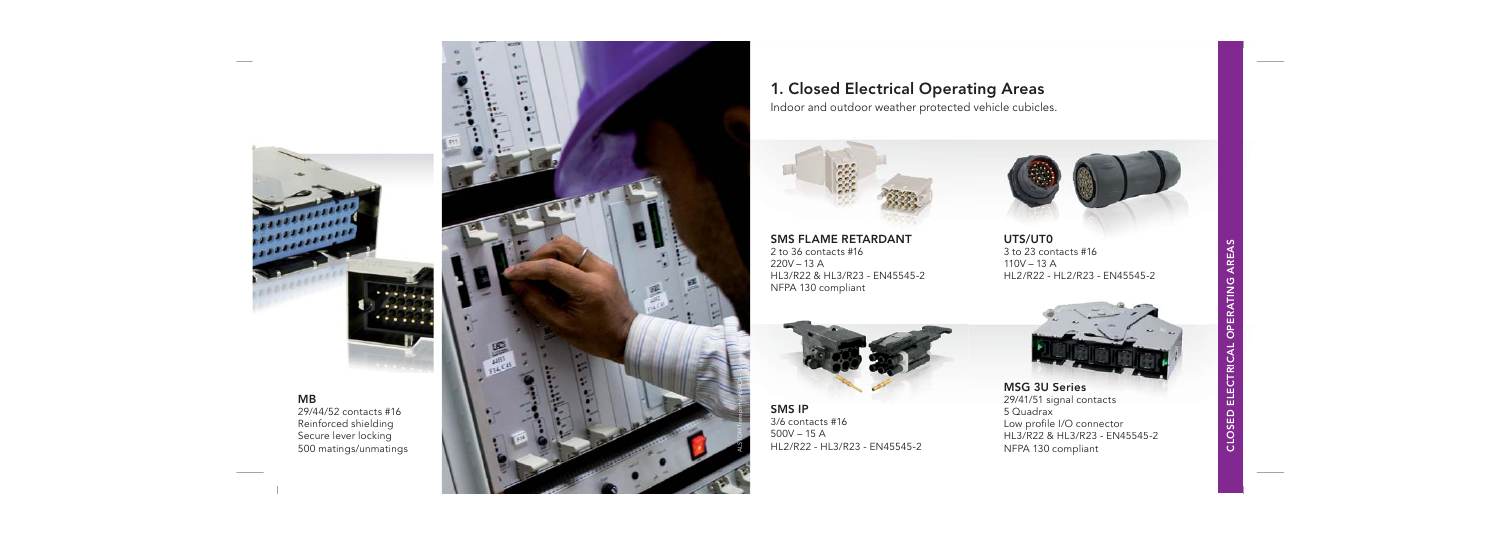SMS IP3/6/12 contacts #16 500V – 15 AHL3/R22 - HL3/R23 - EN45545-2500 matings/unmatings



#### 2. Cabin and Interiors

Examples: passenger vehicle compartment and driver cabin.





SMS FLAME RETARDANT2 to 36 contacts #162 to 36 contacts  $220V - 13A$  HL3/R22 & HL3/R23 - EN45545-2NFPA 130 compliant 500 matings/unmatings





UT0 3 to 48 contacts #16 $110V - 13$  A HL2/R22 - HL2/R23 - EN45545-2 500 matings/unmatings

ALSTOM Transport / M.Spera/ TOMA – C. Sasso

UTS 3 to 23 contacts #16  $110V - 13A$ HL2/R22 - HL2/R23 - EN45545-2 250 matings/unmatings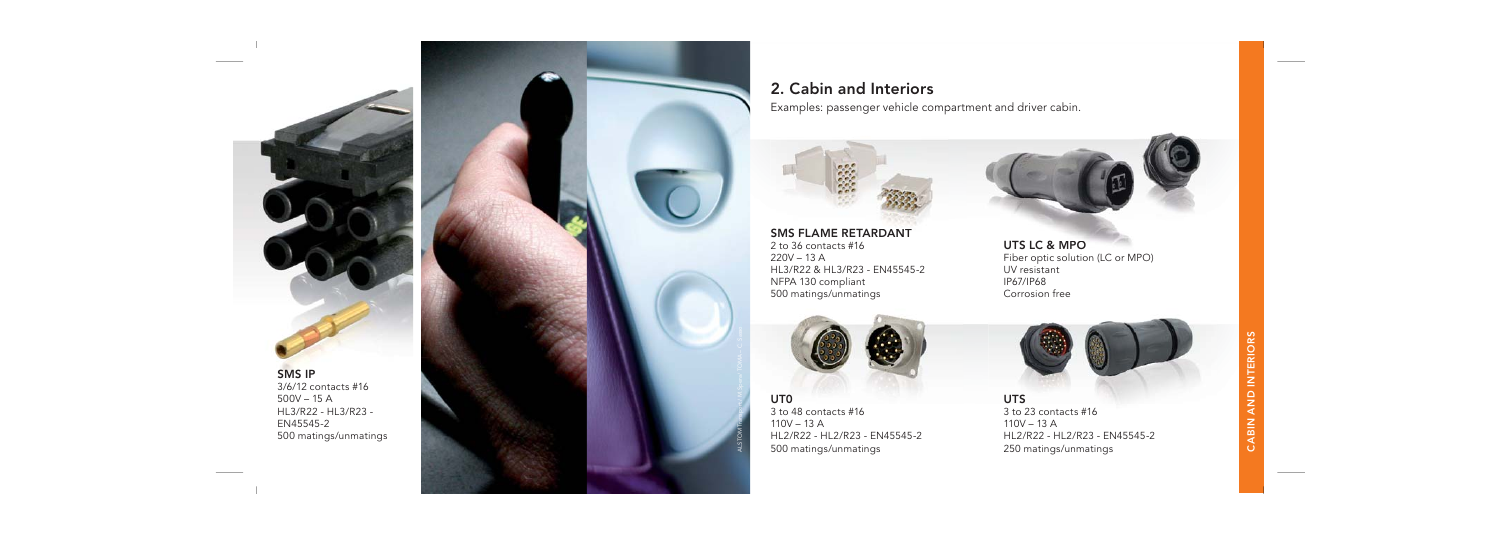

6 to 60 contacts #20, 16, 12, 8 110V to 500V - 7 to 30AHL3/R22 & HL3/R23 - EN45545-2NFPA 130 compliant IP66/IP67 Quadrax Ethernet Cat. 6



3. Closed Electrical Operating Areas with Forced Filtered Ventilation Example: machinery compartment.







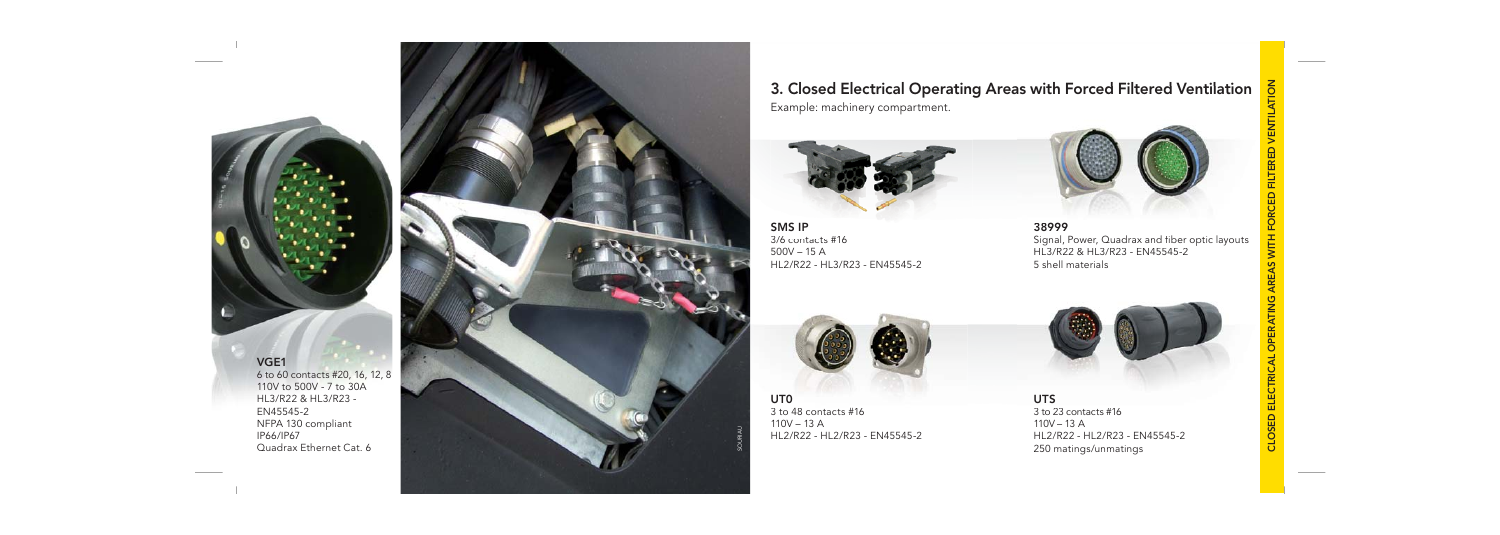

#### FER1

 10/19/37contacts #16220V – 15 AHL3/R22 & HL3/R23 - EN45545-2NFPA 130 compliant IP66/IP67Quadrax Ethernet Cat.6



## 4. Outdoor Static Applications

Examples: under car body, roof in non weather-protected locations.



#### VGE1

 6 to 60 contacts #20, 16, 12, 8 110V to 500V - 7 to 30 AHL3/R22 & HL3/R23 - EN45545-2NFPA130 Compliant IP66/IP67 – Quadrax Ethernet Cat.6



VGE1 ELIO® 4/6/8 Fiber optic contacts For multimode fiber HL3/R22 & HL3/R23 - EN45545-2IP66/IP67





NFPA130 Compliant IP66/IP67 – Quadrax Ethernet Cat.6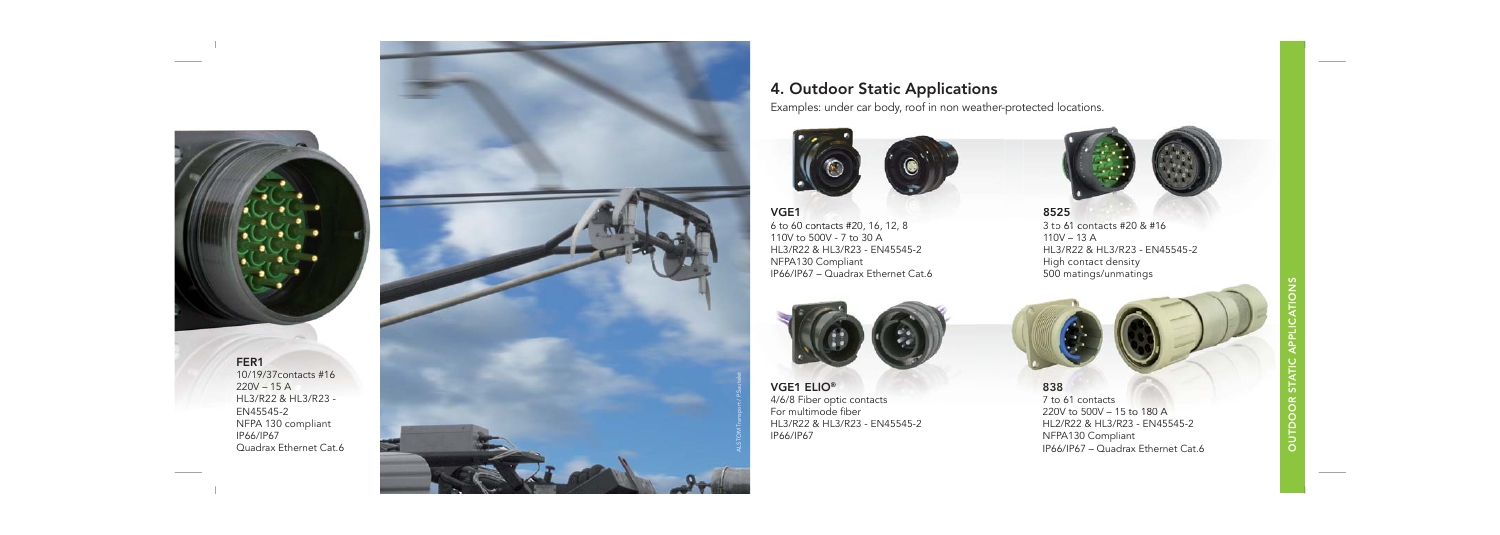

# 5. Outdoor Dynamic Applications

Example: inter-vehicle.



38999High contact density Many layouts – 110V HL3/R22 & HL3/R23 - EN45545-2IP67 – 5 shell materials



FER110/19/37 contacts #16 220V – 15 A HL3/R22 & HL3/R23 - EN45545-2NFPA 130 compliant IP66/IP67 – Quadrax Ethernet Cat.6



2 to 4 Quadrax HL2/R22 & HL3/R23 - EN45545-2 NFPA 130 compliant compliantIP66/IP67 500h salt spray resistant Ethernet Cat.6



7 to 61 contacts220V to 500V – 15 to 180 AHL2/R22 & HL3/R23 - EN45545-2NFPA130 Compliant IP66/IP67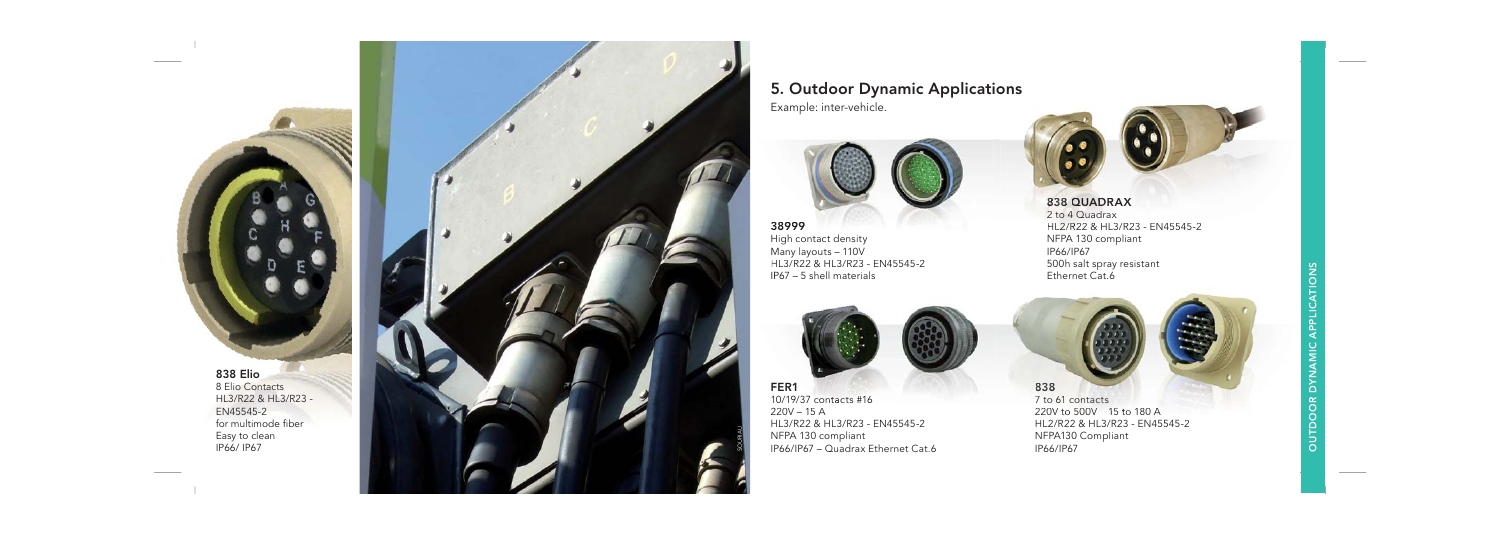

HL3/R22 & HL3/R23 - EN45545-2IP66/IP67500h salt spray resistant



Example: bogie.



VGE1

6 to 60 contacts #20, 16, 12, 8 110V to 500V - 7 to 30 A110V to 500V - 7 to 30 A<br>HL3/R22 & HL3/R23 - EN45545-2 NFPA 130 compliant IP66/IP67 P



FER1 10/19/37 contacts #16 220V – 15 A HL3/R22 & HL3/R23 - EN45545-2 &NFPA 130 compliant IP66/IP67 Quadrax Ethernet Cat.61L3/R22 & HL3/R23 - EN45545-2 220V to 500V – 15 to 180<br>VFPA 130 compliant HL2/R22 & HL3/R23 - EN<br>P66/IP67 NFPA 130 compliant **FER1**<br>
10/19/37 contacts #16<br>
220V – 15 A<br>
HL3/R22 & HL3/R23 - EN45545-2<br>
NFPA 130 compliant<br>
220V to 500V – 15 to<br>
12/R22 & HL3/R23 -<br>
220V to 500V – 15 to<br>
12/R22 & HL3/R23 -<br>
220V to 500V – 15 to<br>
12/R22 & HL3/R23 -<br>



838 QUADRAX2 to 4 Quadrax HL2/R22 & HL3/R23 - EN45545-2HL2/R22 &NFPA 130 compliant IP66/IP67 500h salt spray resistant Ethernet Cat.6



IP66/IP67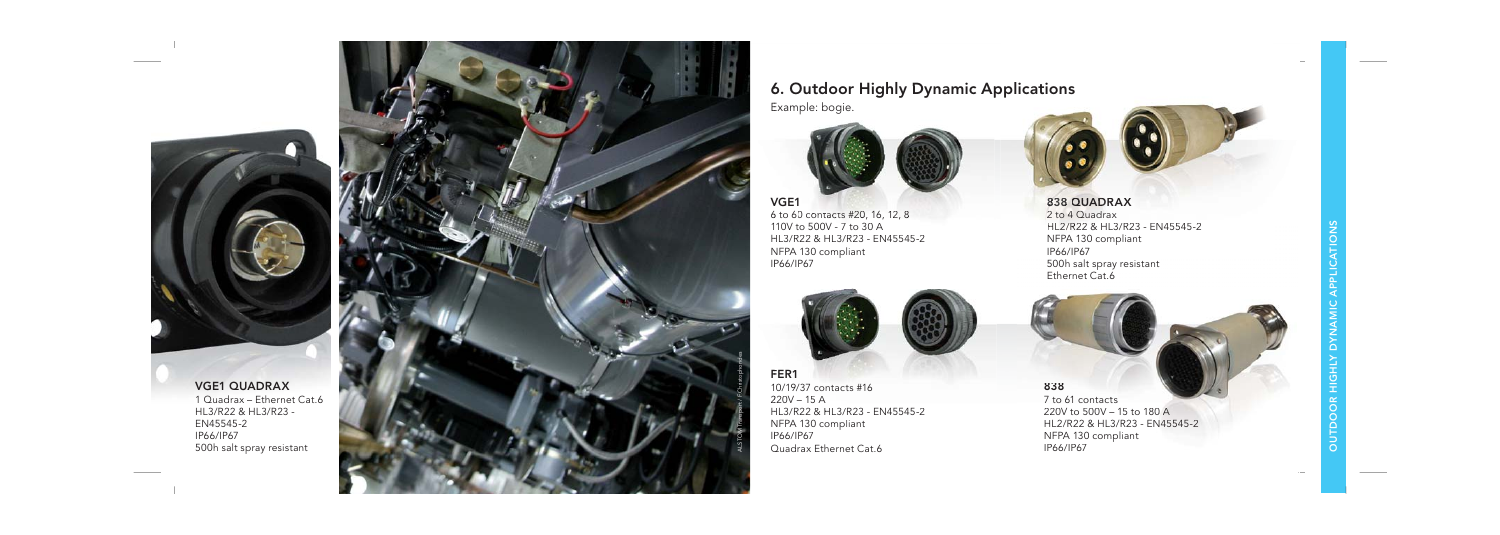VGE1 ELIO® 4/6/8 Fiber optic contacts For multimode fiber HL3/R22 & HL3/R23EN45545-2IP66/IP67



## 7. On-board / On-track Signalling Equipment Signalling E

Examples: ATC monitoring, sensors, beacons, trackside boxes. track



 29/44/52lever lockind matings / unmating





MSG 3U 29/41/51 signal contacts 5 Quadrax29/41/51 signal contacts<br>5 Quadrax<br>Low profile I/O connector<br>HL3/R22 & HL3/R23 - EN4 HL3/R22 & HL3/R23 - EN45545-2 - NFPA 130 compliant





UTS LC & MPOFiber optic solution (LC or MPO) Fiber optic solution (LC or UV resistant IP67/IP68Corrosion free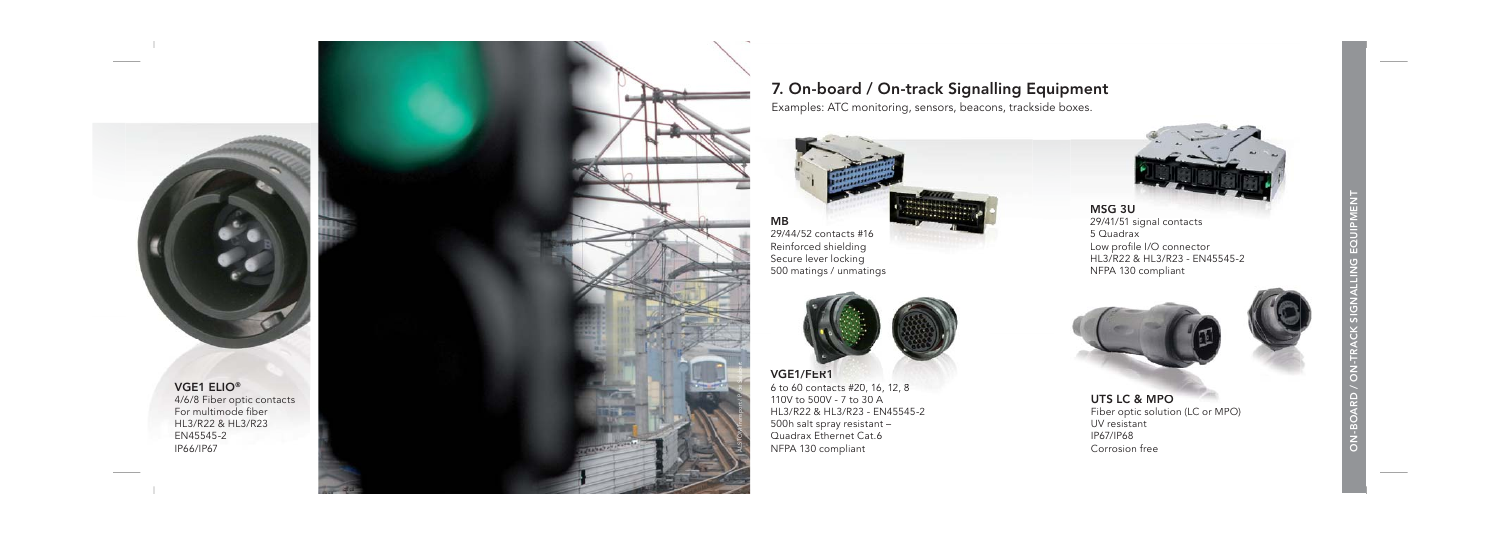#### Our Differentiators

#### **EASY**

 Same contact for 10 connector series Same crimping tools Simplified process

#### **HIGH SPEED**  Optical Fiber Quadrax & Cat 6 technologies

### **ENVIRONMENT AND SAFETY**

 Compliance to international standards EN50467, EN45545-2, NFPA 130, RoHS, REACH



## SOURIAU: A High Service Level

Worldwide Availability: A Global Network with Local Presence to Serve our Customers

| <br>                                     |                         |                                   |                                                                                         |                     |                                     |                        |
|------------------------------------------|-------------------------|-----------------------------------|-----------------------------------------------------------------------------------------|---------------------|-------------------------------------|------------------------|
|                                          |                         |                                   | $\begin{array}{cccccccccccccc} \bullet & \bullet & & & & \bullet & \bullet \end{array}$ | ٠                   |                                     |                        |
| .                                        |                         |                                   |                                                                                         | $\cdots$            |                                     |                        |
| .<br>                                    |                         | <br>$\bullet\bullet\quad \bullet$ |                                                                                         |                     |                                     |                        |
| <br>                                     |                         |                                   |                                                                                         | $^{\circ}$<br>      | $\cdots$                            |                        |
| $\bullet$ $\bullet$ $\bullet$<br><br>    |                         |                                   | $\bullet$                                                                               |                     |                                     |                        |
| <br><br>                                 |                         |                                   |                                                                                         |                     | $\bullet$                           |                        |
| <br><br>$\bullet$                        |                         | $^{\circ}$                        |                                                                                         |                     |                                     | $\bullet$              |
| <br><br>                                 |                         |                                   |                                                                                         |                     |                                     |                        |
| *************** ********* * ***<br>      |                         |                                   |                                                                                         |                     |                                     |                        |
| <br><br>                                 | $\cdots$                |                                   |                                                                                         |                     |                                     |                        |
| <br>0.000                                | $\bullet$               |                                   |                                                                                         |                     |                                     |                        |
| <br>                                     |                         |                                   |                                                                                         |                     |                                     |                        |
| <br>$\bullet\bullet\bullet$<br>$\bullet$ |                         |                                   |                                                                                         |                     |                                     |                        |
| 0.000<br><br>                            | $\bullet$ $\bullet$     |                                   |                                                                                         |                     |                                     | $\bullet$              |
| <br>$\cdots$<br>                         |                         |                                   |                                                                                         |                     |                                     | $\bullet$              |
| <br>. .                                  |                         |                                   |                                                                                         |                     |                                     | $\cdots$               |
| **************** ********                |                         |                                   |                                                                                         |                     |                                     | $\bullet$              |
| <br>٠<br>******************** ***        |                         |                                   |                                                                                         |                     |                                     |                        |
|                                          |                         |                                   |                                                                                         |                     |                                     |                        |
|                                          |                         |                                   |                                                                                         |                     | ----------------------------------- |                        |
|                                          |                         |                                   |                                                                                         |                     | ٠                                   |                        |
|                                          | $\bullet\bullet\bullet$ |                                   |                                                                                         |                     |                                     |                        |
|                                          |                         |                                   |                                                                                         |                     |                                     |                        |
|                                          |                         |                                   |                                                                                         |                     | $\overline{\phantom{a}}$            |                        |
|                                          |                         |                                   |                                                                                         |                     |                                     |                        |
| <br>٠                                    |                         |                                   |                                                                                         |                     |                                     |                        |
|                                          |                         |                                   |                                                                                         |                     |                                     |                        |
|                                          |                         |                                   |                                                                                         |                     |                                     |                        |
|                                          |                         |                                   |                                                                                         | <br>$$              | $^{\circ}$                          |                        |
|                                          |                         |                                   |                                                                                         | $\cdots$<br>        | $\bullet$                           |                        |
| $\bullet\bullet\bullet$<br>٠             |                         |                                   |                                                                                         | <br>0.0.0           | $\bullet\bullet\bullet$             |                        |
|                                          |                         |                                   |                                                                                         | $\bullet$ $\bullet$ | $\bullet$                           |                        |
|                                          |                         | <br>                              |                                                                                         | $\bullet$           | $\bullet\quad \bullet\ \bullet$     |                        |
| <br>                                     | $\bullet$               |                                   |                                                                                         |                     | $\bullet$<br>$$                     |                        |
|                                          |                         |                                   |                                                                                         |                     |                                     |                        |
|                                          |                         |                                   |                                                                                         |                     | $$<br>$\bullet$ $\bullet$           |                        |
|                                          |                         |                                   |                                                                                         |                     |                                     |                        |
|                                          |                         |                                   |                                                                                         |                     | <br>$\bullet$                       |                        |
|                                          |                         |                                   | $^{\circ}$                                                                              |                     | $$                                  |                        |
|                                          |                         |                                   |                                                                                         |                     |                                     |                        |
|                                          |                         |                                   | $^{\circ}$                                                                              |                     |                                     | $^{\circ}$             |
|                                          |                         |                                   | $\bullet$                                                                               |                     |                                     | $^{\circ}$             |
|                                          |                         |                                   | $\bullet$                                                                               |                     |                                     |                        |
|                                          |                         |                                   |                                                                                         |                     |                                     |                        |
|                                          |                         |                                   |                                                                                         |                     |                                     |                        |
|                                          |                         |                                   |                                                                                         |                     | <br>$\cdots$                        | ٠                      |
|                                          |                         |                                   |                                                                                         |                     |                                     | $^{\circ}$             |
|                                          |                         |                                   |                                                                                         |                     | $\bullet$                           | 0.0.0                  |
| <br>0.0.0.0                              |                         |                                   |                                                                                         |                     | ٠                                   | $^{\circ}$<br>$\cdots$ |
| $\bullet\bullet\bullet$                  |                         |                                   |                                                                                         |                     |                                     | $^{\circ}$             |
| $\cdots$                                 |                         |                                   |                                                                                         |                     |                                     |                        |
| $^{\circ}$                               |                         |                                   |                                                                                         |                     |                                     |                        |
|                                          |                         |                                   |                                                                                         |                     |                                     |                        |
| $\bullet\bullet\bullet$                  |                         |                                   |                                                                                         |                     |                                     |                        |
|                                          |                         |                                   |                                                                                         |                     |                                     |                        |

*Reliable People, Reliable Solutions*